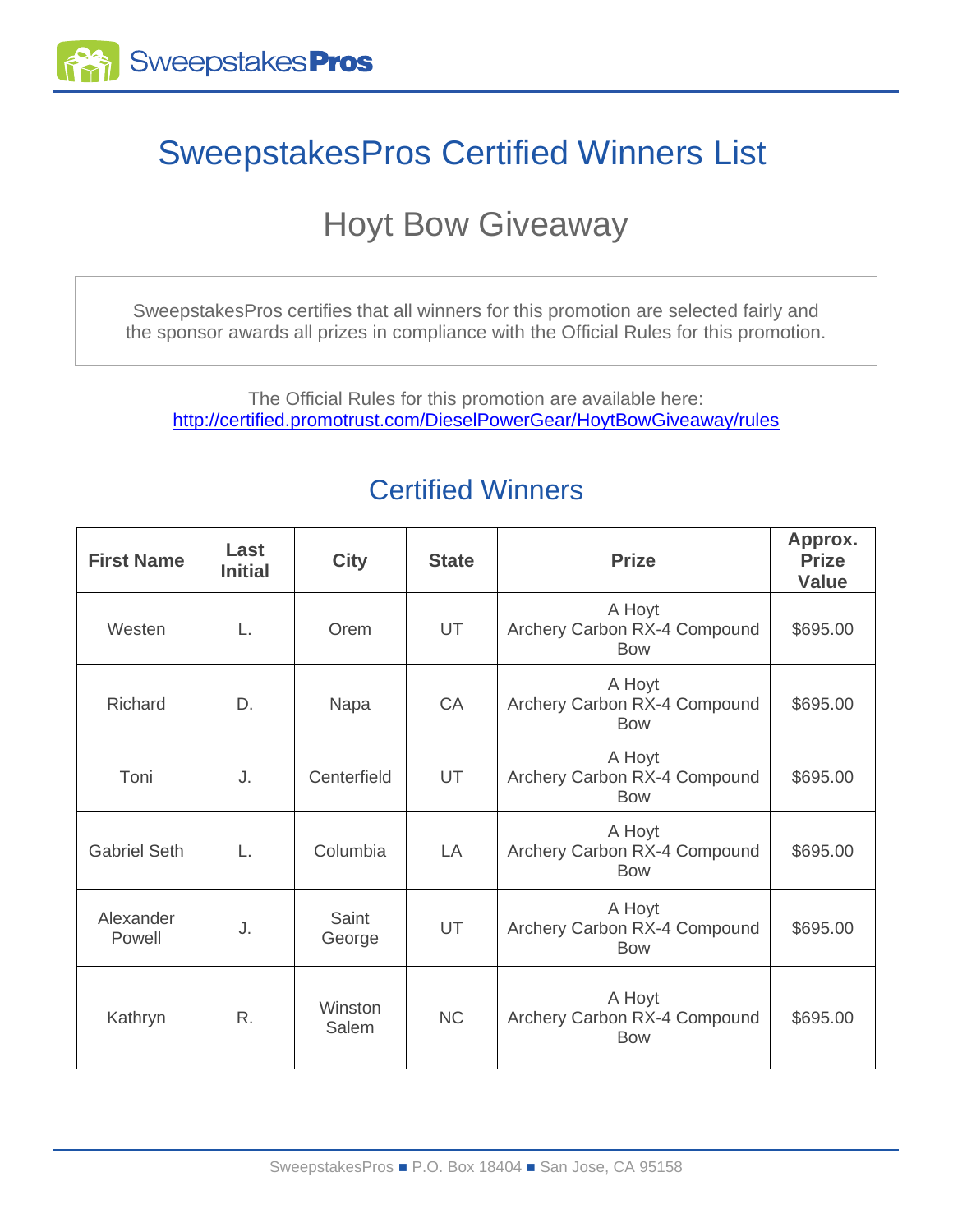| <b>First Name</b> | Last<br><b>Initial</b> | <b>City</b>                      | <b>State</b> | <b>Prize</b>                                         | Approx.<br><b>Prize</b><br><b>Value</b> |
|-------------------|------------------------|----------------------------------|--------------|------------------------------------------------------|-----------------------------------------|
| Shaun             | S.                     | Westby                           | WI           | A Hoyt<br>Archery Carbon RX-4 Compound<br><b>Bow</b> | \$695.00                                |
| Colton<br>Gregory | B.                     | Preston                          | ID           | A Hoyt<br>Archery Carbon RX-4 Compound<br><b>Bow</b> | \$695.00                                |
| Robert            | S.                     | Weedsport                        | <b>NY</b>    | A Hoyt<br>Archery Carbon RX-4 Compound<br><b>Bow</b> | \$695.00                                |
| Leonard           | W.                     | Springtown                       | <b>TX</b>    | A Hoyt<br>Archery Carbon RX-4 Compound<br><b>Bow</b> | \$695.00                                |
| <b>Derek</b>      | Η.                     | Walker                           | LA           | A Hoyt Archery Torrex<br><b>Compound Bow</b>         | \$395.00                                |
| Justin            | W.                     | Waterford                        | MI           | A Hoyt Archery Torrex<br><b>Compound Bow</b>         | \$395.00                                |
| Erin              | J.                     | Orlando                          | <b>FL</b>    | A Hoyt Archery Torrex<br><b>Compound Bow</b>         | \$395.00                                |
| Jeremy            | C.                     | Chesapeak<br>e                   | VG           | A Hoyt Archery Torrex<br><b>Compound Bow</b>         | \$395.00                                |
| Logan             | D.                     | Ringling                         | <b>OK</b>    | A Hoyt Archery Torrex<br><b>Compound Bow</b>         | \$395.00                                |
| Mike              | Η.                     | Olivebridge                      | <b>NY</b>    | A Hoyt Archery Torrex<br><b>Compound Bow</b>         | \$395.00                                |
| Zach              | А.                     | Palisade                         | CO           | A Hoyt Archery Torrex<br><b>Compound Bow</b>         | \$395.00                                |
| Kevin             | Ρ.                     | <b>Deerfield</b><br><b>Beach</b> | FL.          | A Hoyt Archery Torrex<br><b>Compound Bow</b>         | \$395.00                                |